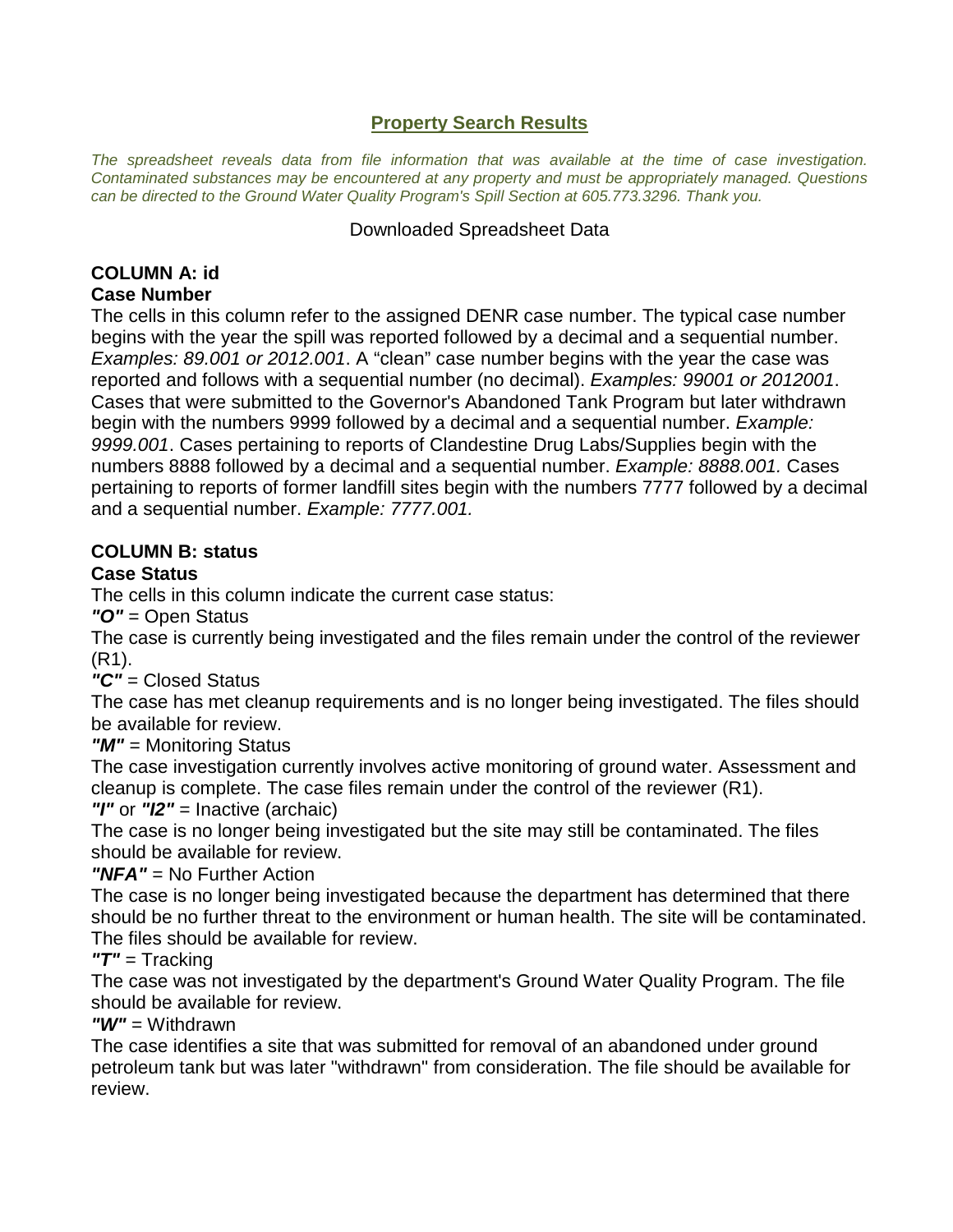# **COLUMN C: r1 Case Reviewer**

The cells in this column contain initials that identify the department's case reviewer/manager/investigator.

#### **COLUMN D: date rep**

#### **Date Case Reported**

The cells in this column contain the date the case was first reported to DENR. This field should be entered as month/day/year (xx/xx/xx).

# **COLUMN E: date close**

#### **Date Case Closed**

The cells in this column contain the date the department completed the case investigation. This field should be entered as month/day/year (xx/xx/xx).

# **COLUMN F: image**

#### **Images Exist**

The cells in this column contain a "TRUE" if the case file has been scanned and an Adobe Acrobat (pdf) file exists. The cell will contain a "FALSE" if the case file has not been scanned.

#### **COLUMN G: site name**

#### **Case File Name**

The cells in this column identify a site name created for the case. This field will often be descriptive and may or may not also include the name of the responsible party, location, or other identifying information.

# **COLUMN H: resp party**

#### **Responsible Party**

The cells in this column identify the person, agency, or company responsible for cleanup of the property. The responsible party may be the tank owner or operator, the person who caused the release, the current property owner, a past property owner, or a combination of responsible parties.

# **COLUMN I: street**

#### **Site Address**

The cells in this column identify the reported address or the estimated address of the property. It may be a roadway with a building number, the intersection of two roadways, the best estimated address, or another method of identification (facility name, building number, etc).

# **COLUMN J: city**

#### **Site City (nearest)**

The cells in this column identify the town or city nearest to the property. All names should be spelled out (not abbreviated). Note: *The nearest city may be located outside of the county where the property is located.*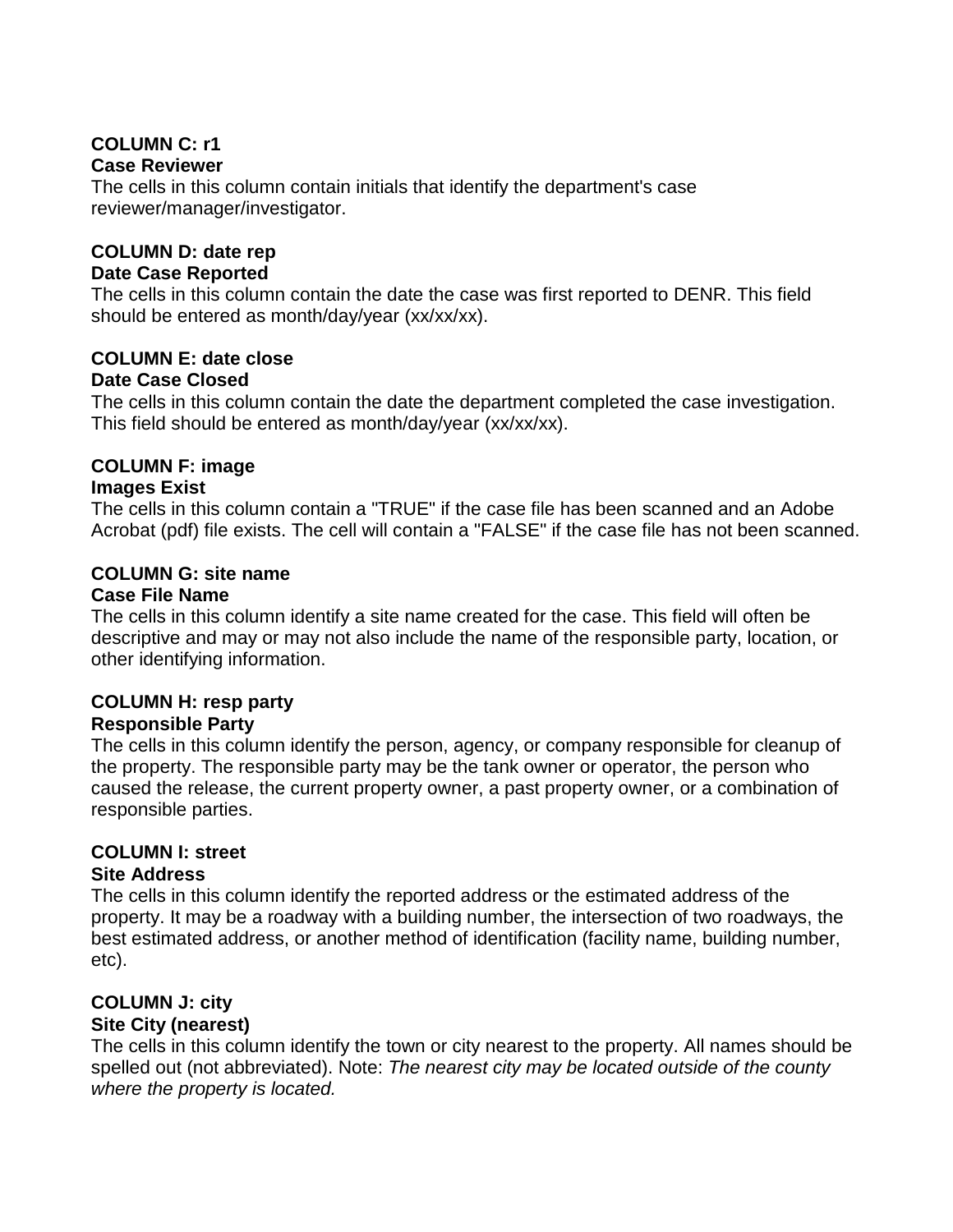#### **COLUMN K: zip code Site Zip Code**

The cells in this column identify the Zip Code of the nearest city.

#### **COLUMN L: county**

#### **Site County**

The cells in this column identify the county where the property is located.

# **COLUMN M: latitude**

#### **Site Latitude**

The cells in this column identify the decimal degrees that correlate to the property location (north of the equator).

#### **COLUMN N: longitude Site Longitude**

The cells in this column identify the decimal degrees that correlate to the property location (west of the prime meridian).

#### **COLUMN O: township Site Township**

The cells in this column contain the alpha-numeric grouping that identifies township where the property is located. The database entry for township is optional and the cell may be blank.

# **COLUMN P: range**

#### **Site Range**

The cells in this column contain the alpha-numeric grouping that identifies the range where the property is located. The database entry for range is optional and the cell may be blank.

# **COLUMN Q: section**

#### **Site Section**

The cells in this column contain the numeric grouping that identifies the section where the property is located. The database entry for section is optional and the cell may be blank.

# **COLUMN R: secq1**

#### **Site Quarter Section**

The cells in this column contain a compass direction that identifies the quarter section within the section where the property is located. The database entry for quarter section is optional and the cell may be blank.

# **COLUMN S: acreage**

#### **Total Acreage**

The cells in this column contain a number that identifies the size of the property. The database entry for acreage is optional and the cell may contain a zero (0). The entry for acreage is most often associated with South Dakota Brownfields properties.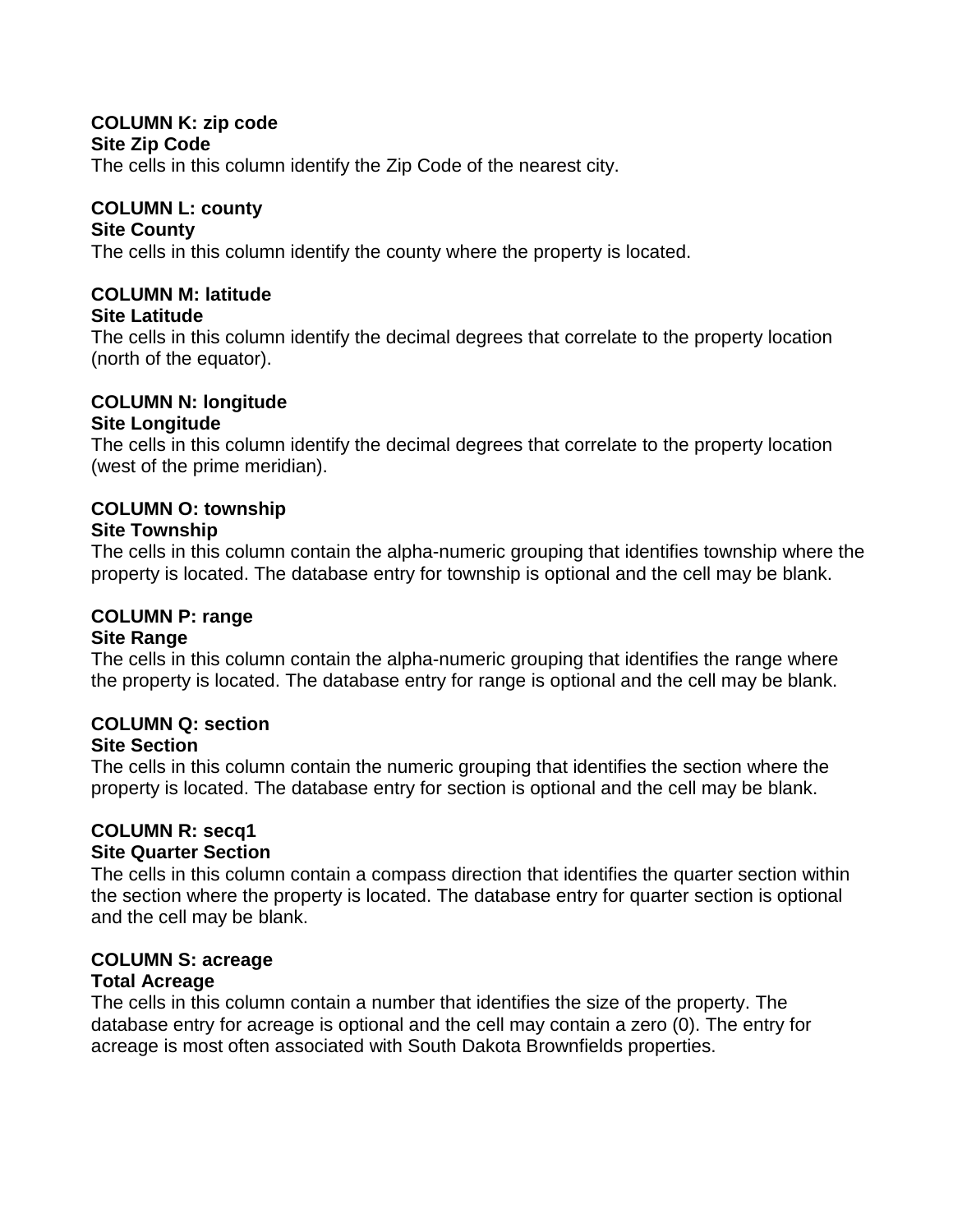#### **COLUMN T: instctrls Institutional Controls**

The cells in this column indicate if institutional controls exist for the property. The database entry for institutional controls is optional and the cell will usually be blank.

# **COLUMN U: material**

# **Material Released**

The cells in this column identify the contaminating material associated with the case. Typical entries are gasoline, diesel, petroleum, crude oil, waste oil, fertilizer, etc. The database entry for material is optional and the cell may be blank.

# **COLUMN V: amount**

# **Amount Released**

The cells in this column quantify the amount of the material spilled or released, if known. The database entry for amount is optional and the cell may contain a zero (0).

# **COLUMN W: units**

# **Units of Measure**

This cells in this column identify the measuring associated with the amount released (i.e. gallons, pounds, barrels, etc.). The database entry for units is optional and the cell may be blank.

# **COLUMN X: spill cat**

#### **Spill Category**

The cells in this column identify the suspected type of contamination.

The categories:

PETROLEUM (*liquid mixture of hydrocarbons)*;

CHEMICAL (*non-petroleum and/or regulated substances which were not associated with agricultural operations)*;

AGRI CHEM (*non-petroleum and/or regulated substances which were associated with agricultural operations*);

OIL (*can be vegetable, animal, or mineral origin*);

COMBINED (See Case File) (*includes multiple spill categories and additional information can be found in the case file*);

OTHER (See Case File) (*pertains to a product not categorized and additional information can be found in the case file*); and

UNKNOWN (See Case File) (*the category either was not known at the time of the report or the case file does not identify the contaminant*).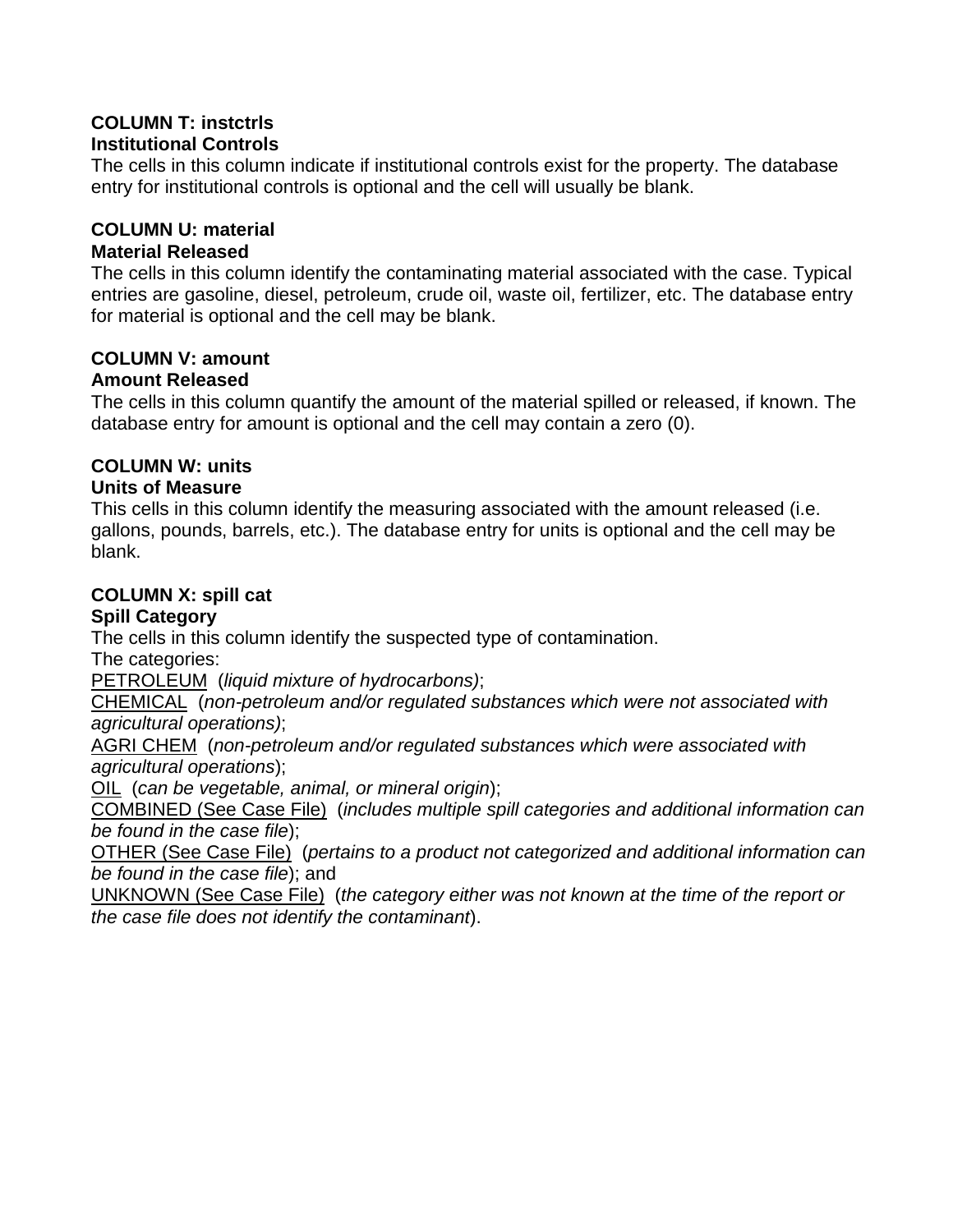# **COLUMN Y: site type**

**Site Type**

The cells in this column identify the type of site (as determined by DENR at the time of the report).

AQUIFER - A site believed to involve a threat to a known aquifer.

ATP - A site associated with the Governor's Abandoned Tank Program.

BROWNSFIELD - A site associated with a federal or state Brownsfield project.

CERCLIS - A site identified through EPA's Comprehensive Environmental Response, Compensation and Liability Information System

CERTIFIED READY SITE - A site identified through the Governor's Office of Economic Development.

CLANDESTINE DRUG LAB - A site identified through the Division of Criminal Investigation as related to the production of illegal drugs.

CLEAN SITE - A case that did not indicate a release into the environment, often associated with the removal of an underground storage tank or a property assessment.

COMBINED - A site with multiple defining characteristics, see case file for available information.

FEDERAL - A case pertaining to a federal facility (could be historical).

FORMER LANDFILL - A site that has been identified by the department's Waste Management Program as a former landfill.

LUST TRUST - A site that the department has or may investigate with funding through the federal Leaking Underground Storage Tank trust funds.

NON-AQUIFER - A site this is not believed to threaten a known aquifer.

OIL FIELD - A site that has been identified as related to oil field operations.

OTHER - See case file for site type information.

SOURCE WATER - The site conditions have the potential to threaten a known public drinking water source.

UNKNOWN - See case file for available information

WITHDRAWN ATP - A site that was considered as a project for the Governor's Abandoned Tank Program but was later withdrawn from consideration.

# **COLUMN Z: proptype**

# **Property Type**

The cells in this column identify the type of property (as indicated at the time of the report).

AGRICULTURAL - A property related to crop production, pasture land or feedlot operations.

COMMERCIAL - A property related to a business or mercantile operation.

INDUSTRIAL - A property related to a production or manufacturing operation.

OTHER - An undefined property (at the time of the report).

PUBLIC - A property maintained by and for the public.

RESIDENTIAL - A property related to a residence or other living quarters.

UNKNOWN - Property type unknown at the time of the report.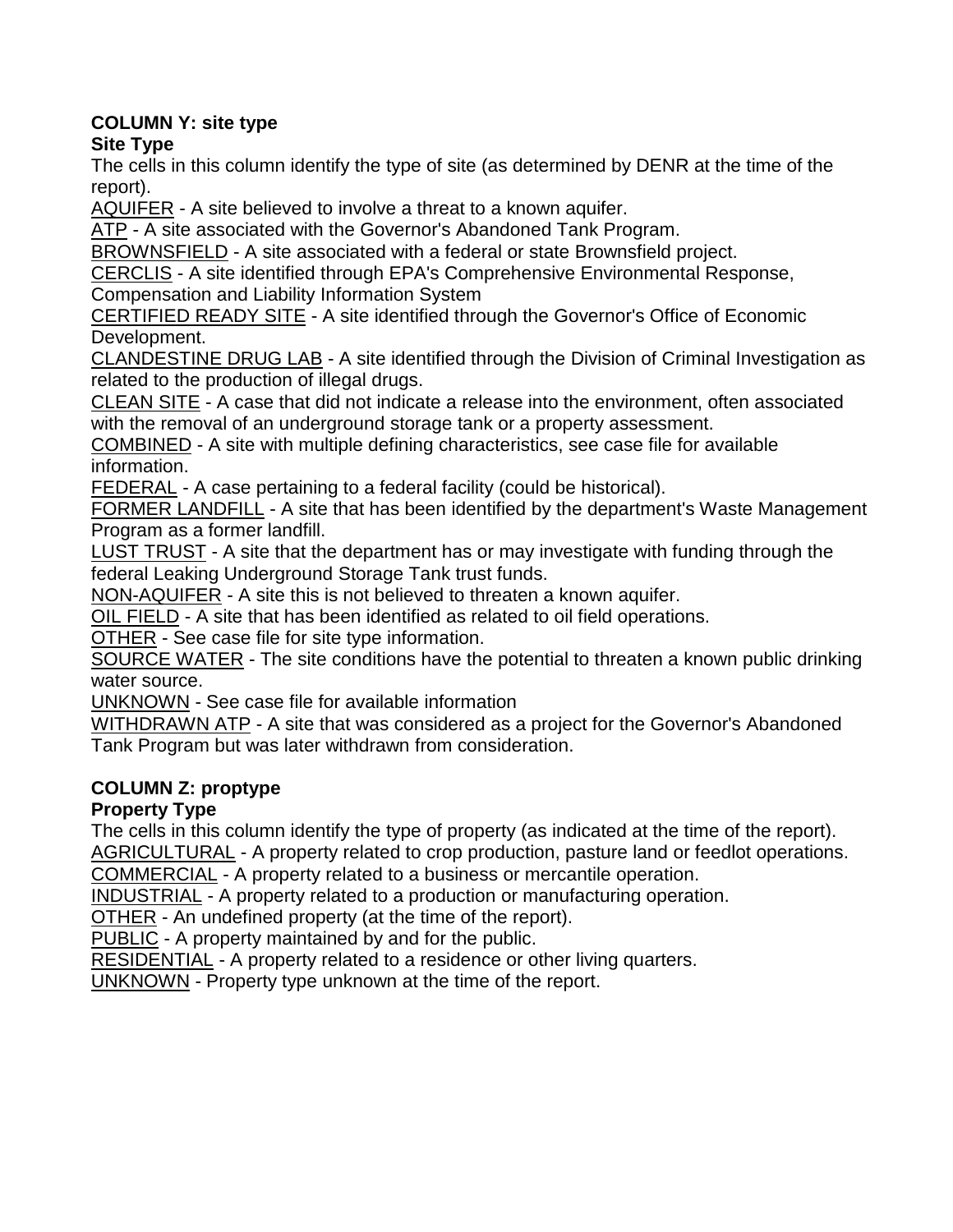#### **COLUMN AA: sor type Source Type**

The cells in this column identify the source of property contamination. The source type field in the database also contains 'cause' types. It is anticipated that cause types will be separated from source types with revisions to the database. The database field is not "set" and unique (undefined) entries are possible. Typical entries are AST (above ground storage tank), UST (underground storage tank), transformer, transportation, handling, equipment failure, etc.

#### **COLUMN AB: regulated Regulated Tank**

The cells in this column pertain to petroleum storage tanks and will contain the word "true" if the tank is state regulated (in accordance with storage tank rules) or the word "false" if the

tank is not subject to state storage tank rule regulation.

# **COLUMN AC: cause type**

# **Cause Type**

The cells in this column identify the cause of property contamination. The cause types in the database will also be found listed under 'source' types. It is anticipated that cause types will be separated from source types with reports beginning toward the later months of 2014. The database field is not "set" and unique (undefined) entries are possible. Typical entries are handling, equipment failure, transport accident, fire event, vandalism, etc. The cell will be blank if the cause field was not completed in the database.

# **COLUMN AD: atp no**

# **Abandoned Tank Program Case Number**

The cells in this column will contain a number if the report is related to the removal of an underground petroleum storage tank associated with the Governor's Abandoned Tank Program. The number corresponds to a case file maintained by the department's tank section. The cell will be blank if the case does not correlate with an abandoned tank project.

# **COLUMN AE: prcfnumber**

# **Petroleum Release Compensation Fund Case Number**

The cells in this column will contain a number if the report pertains, or has the potential to pertain to cost assistance from the department's Petroleum Release Compensation Fund. The number corresponds to a case file maintained by the department's Petroleum Release Compensation Fund program. The cell will be blank if the case does not correlate with the fund program or if the fund program case number is unknown.

# **COLUMN AF: ag no**

# **Department of Agriculture Case Number**

The cells in this column will contain a number if the report pertains to the release of an agricultural chemical and the Department of Agriculture has assigned a case number for their investigation. The number will reflect the Department of Agriculture's case number. The cell will be blank if the case does not pertain to the release of an agricultural chemical or if the Department of Agriculture case number is unknown.